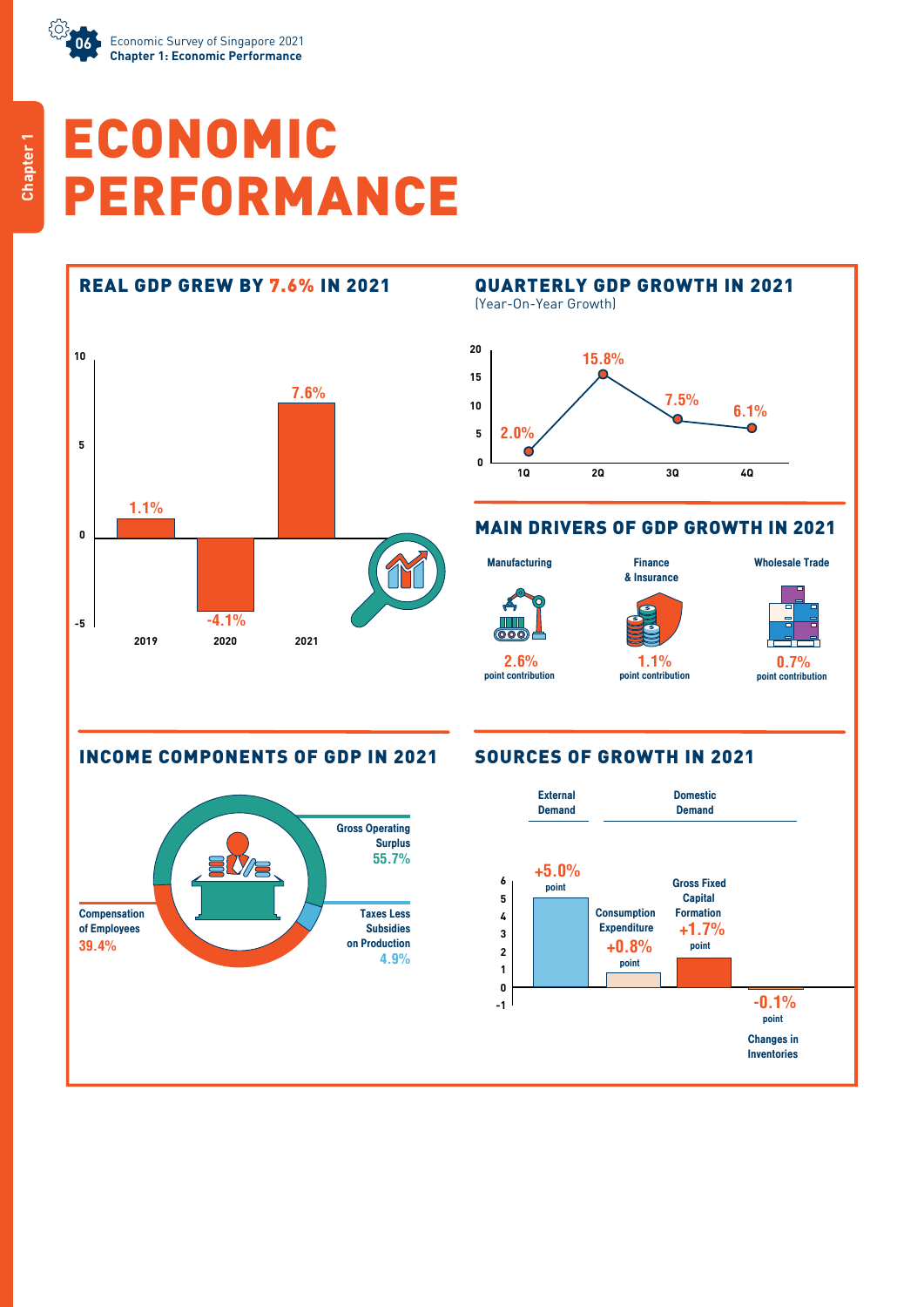

## **OVERVIEW**

In the fourth quarter of 2021, the Singapore economy grew by 6.1 per cent on a year-on-year basis, moderating from the 7.5 per cent growth in the previous quarter. All sectors expanded during the quarter, with the exception of the accommodation and food & beverage services sectors. The sectors that contributed the most to growth during the quarter were the manufacturing and finance & insurance sectors.

For the whole of 2021, the Singapore economy expanded by 7.6 per cent, rebounding from the 4.1 per cent contraction in 2020. All sectors recorded full-year expansions, except for the administrative & support services sector. The manufacturing and finance & insurance sectors were the top contributors to GDP growth for the year.

## OVERALL PERFORMANCE

### **Fourth Quarter 2021**

The Singapore economy grew by 6.1 per cent year-on-year in the fourth quarter, moderating from the 7.5 per cent growth in the preceding quarter (Exhibit 1.1). On a quarteron-quarter seasonally-adjusted basis, GDP growth came in at 2.3 per cent, faster than the 1.5 per cent recorded in the third quarter.

#### **Exhibit 1.1: GDP and Sectoral Growth Rates in 4Q 2021**



The manufacturing sector expanded by 15.5 per cent year-on-year in the fourth quarter, accelerating from the 7.9 per cent growth in the previous quarter. Growth was supported by output expansions across all clusters, with the biomedical manufacturing and transport engineering clusters posting the largest increases in output.

The services producing industries collectively grew by 4.4 per cent year-on-year in the fourth quarter, moderating from the 6.8 per cent growth in the previous quarter. All services sectors, except for the accommodation and food & beverage services sectors, registered positive growth. Among them, the information & communications (11.2 per cent) and transportation & storage (7.5 per cent) sectors recorded the largest expansions.

Meanwhile, the construction sector grew by 2.9 per cent year-on-year in the fourth quarter, slower than the 69.9 per cent growth in the third quarter<sup>1</sup>. Growth during the quarter was supported by a step-up in both public sector and private sector construction works.

### **Full Year of 2021**

For the whole of 2021, the Singapore economy expanded by 7.6 per cent, rebounding from the 4.1 per cent contraction in 2020 (Exhibit 1.2).

By sectors, the manufacturing sector grew by 13.2 per cent in 2021, faster than the 7.5 per cent growth in the preceding year. The sector's growth was supported by expansions across all clusters, with the precision engineering, electronics and transport engineering clusters seeing the fastest growth.

Services producing industries posted growth of 5.6 per cent in 2021, a reversal from the 5.1 per cent contraction in 2020. All services sectors registered full-year expansions, with the exception of the administrative & support services (-3.8 per cent) sector.

Meanwhile, the construction sector expanded by 20.1 per cent in 2021, a turnaround from the 38.4 per cent contraction in the preceding year. Output in the sector was supported by an increase in both public and private sector construction works.

1 The strong growth of the construction sector in the third quarter of 2021 was mainly due to low base effects given the slow resumption of construction activities after the Circuit Breaker in 2020.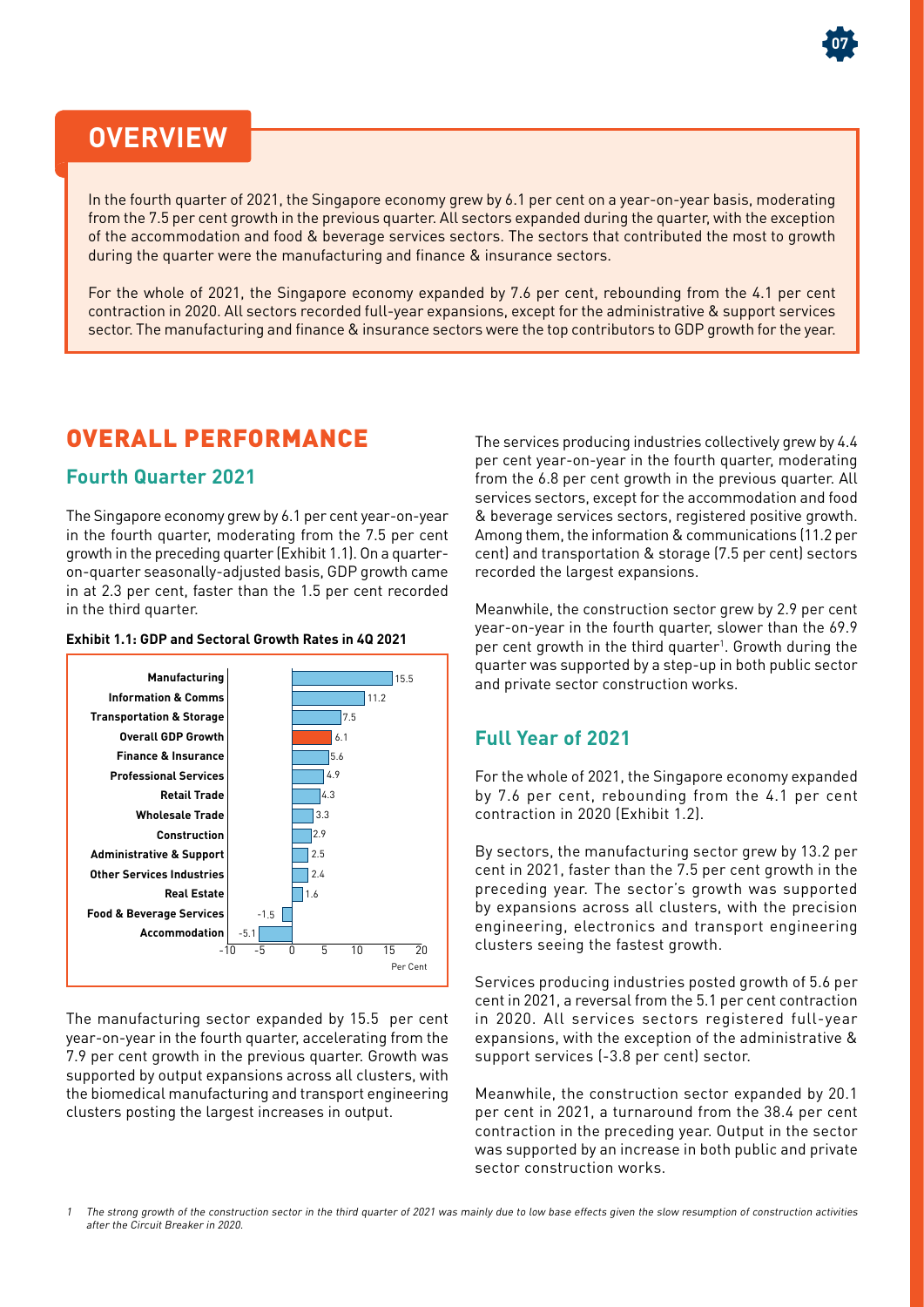

#### **Exhibit 1.2: GDP and Sectoral Growth Rates in 2021**



### **Exhibit 1.3: Percentage-Point Contribution to Growth in Real GDP in 4Q 2021 (By Industries)**



### **Contribution to Growth**

In the fourth quarter, all sectors contributed positively to GDP growth, except for the accommodation and food & beverage services sectors (Exhibit 1.3). Among the sectors that expanded, the manufacturing and finance & insurance sectors contributed the most to GDP growth during the quarter.

For the whole of 2021, all sectors contributed positively to GDP growth, except for the administrative & support services sector (Exhibit 1.4). The manufacturing and finance & insurance sectors were the top contributors to GDP growth for the year.

**Exhibit 1.4: Percentage-Point Contribution to Growth in Real GDP in 2021 (By Industries)**

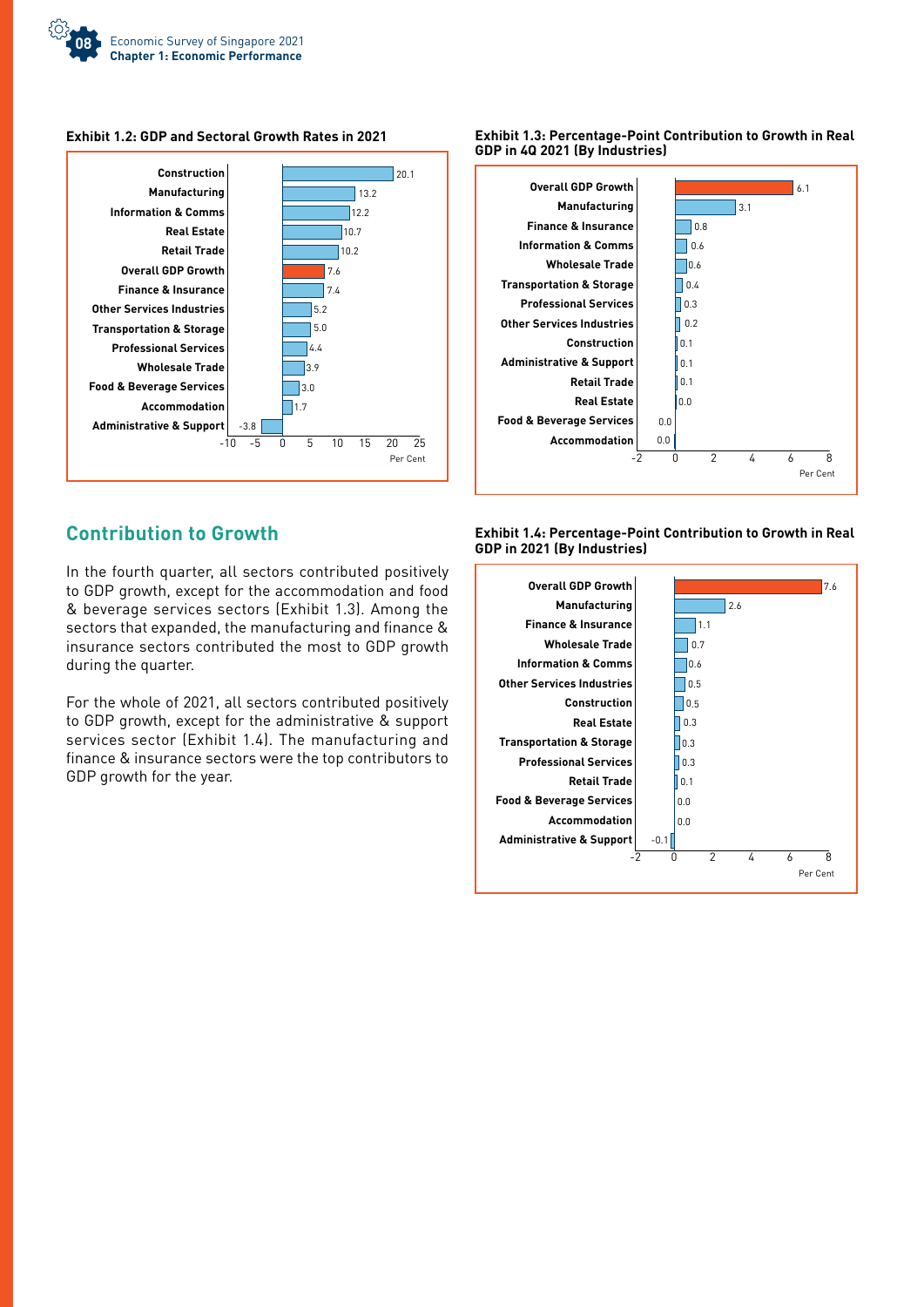### SOURCES OF GROWTH

Total demand rose by 7.0 per cent year-on-year in the fourth quarter, extending the 8.2 per cent expansion in the preceding quarter (Exhibit 1.5).

For 2021 as a whole, total demand increased by 7.3 per cent, rebounding from the 3.0 per cent decline in 2020. Both external demand (5.0 percentage-points) and domestic demand (2.4 percentage-points) supported the pickup in total demand during the year.

#### **Exhibit 1.5: Percentage-Point Contribution to Total Demand Growth**

|                                                | 2020   | 2020   |        |     | 2021 |
|------------------------------------------------|--------|--------|--------|-----|------|
|                                                |        | П      | Ш      | IV  |      |
| <b>Total Demand</b>                            | $-3.0$ | 16.5   | 8.2    | 7.0 | 7.3  |
| <b>External Demand</b>                         | $-0.2$ | 10.6   | 5.1    | 5.7 | 5.0  |
| <b>Total Domestic</b><br>Demand                | $-2.8$ | 5.9    | 3.1    | 1.3 | 2.4  |
| Consumption<br><b>Expenditure</b>              | $-1.3$ | 2.8    | 0.7    | 0.5 | 0.8  |
| <b>Public</b>                                  | 0.6    | 0.0    | 0.2    | 0.2 | 0.2  |
| <b>Private</b>                                 | $-1.9$ | 2.7    | 0.5    | 0.3 | 0.6  |
| <b>Gross Fixed Capital</b><br><b>Formation</b> | $-1.3$ | 3.3    | 2.5    | 0.8 | 1.7  |
| Changes in<br><b>Inventories</b>               | $-0.2$ | $-0.2$ | $-0.1$ | 0.0 | -0.1 |

### **External Demand**

External demand rose by 7.9 per cent year-on-year in the fourth quarter, improving from the 6.9 per cent growth in the previous quarter (Exhibit 1.6). The increase in external demand could be attributed to an expansion in the real exports of both goods and services.

For the full year, external demand grew by 6.8 per cent, a reversal from the 0.2 per cent contraction in 2020. The increase in external demand was largely driven by higher real merchandise exports, which was in turn mainly due to an expansion in the exports of machinery and transport equipment. Real services exports also rose, helped by an increase in the exports of other business services.

### **Domestic Demand**

Total domestic demand increased by 4.6 per cent yearon-year in the fourth quarter, moderating from the 11.8 per cent growth in the previous quarter. The increase in domestic demand in the fourth quarter was supported by growth in gross fixed capital formation and consumption expenditure.

For 2021 as a whole, total domestic demand expanded by 8.8 per cent, a reversal from the 9.7 per cent contraction in 2020. The increase in domestic demand was largely due to growth in gross fixed capital formation and consumption expenditure, which more than offset a drawdown in inventories.

### **Consumption Expenditure**

Total consumption expenditure increased by 2.8 per cent year-on-year in the fourth quarter, extending the 3.9 per cent increase in the previous quarter.

For the full year, total consumption expenditure rose by 4.5 per cent, a turnaround from the 7.0 per cent decline in 2020, driven by increases in both private and public consumption. Specifically, private consumption rebounded from the 12.9 per cent decline in 2020 to grow by 4.5 per cent in 2021, mainly due to an increase in expenditure on miscellaneous goods & services and recreation & culture. At the same time, growth in public consumption moderated from 13.3 per cent in 2020 to 4.5 per cent in 2021.





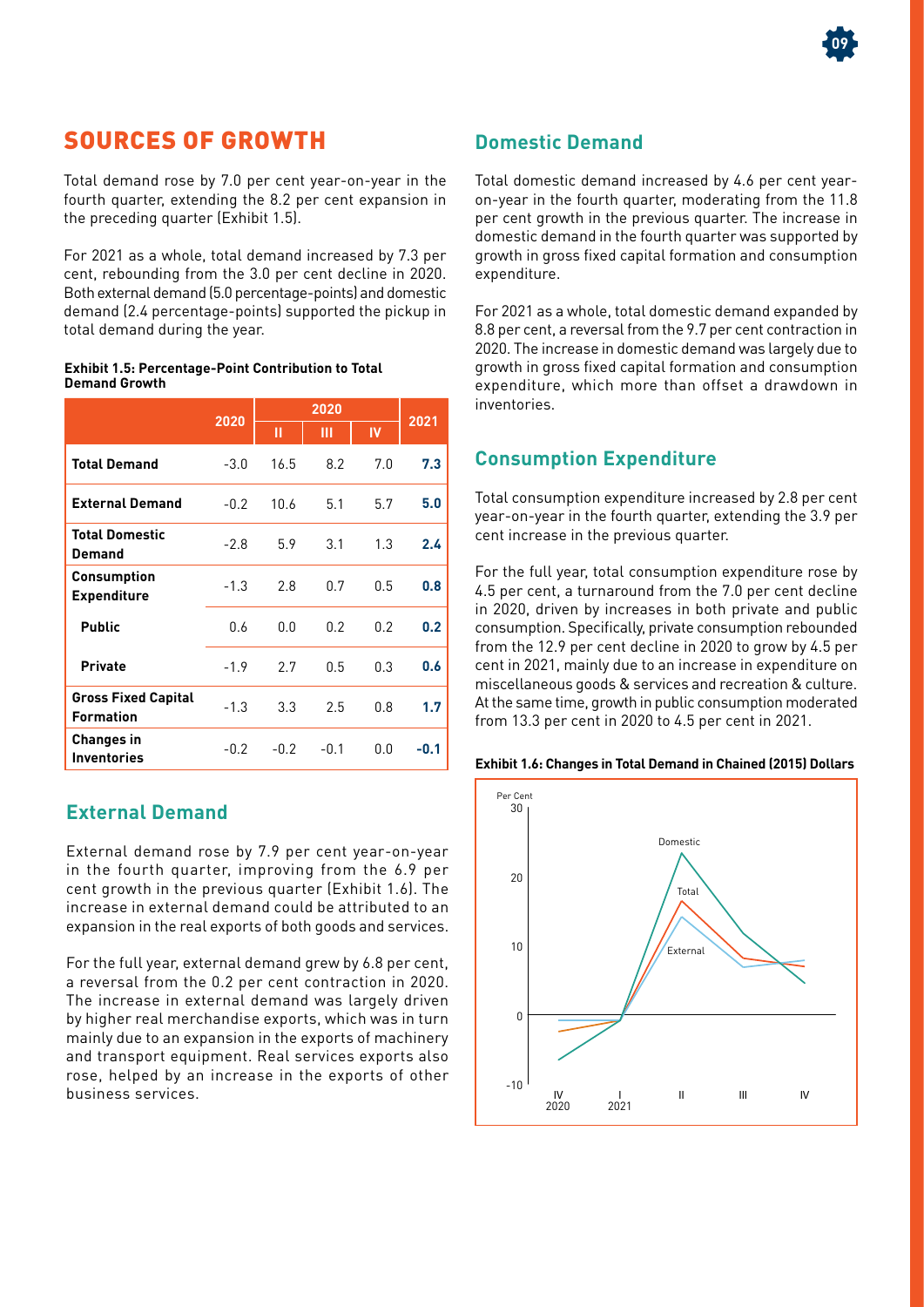

### **Gross Fixed Capital Formation**

Gross fixed capital formation (GFCF) expanded by 8.3 per cent year-on-year in the fourth quarter, a sharp moderation from the 32.8 per cent expansion in the preceding quarter. The rise in GFCF during the quarter was supported by both private and public GFCF, which increased by 8.6 per cent and 7.4 per cent respectively.

For the full year, GFCF rose by 19.6 per cent, a reversal from the 14.2 per cent decline in 2020 (Exhibit 1.7). Public GFCF expanded by 18.8 per cent, a turnaround from the 25.0 per cent contraction in 2020, supported largely by higher investment spending on public construction & works (Exhibit 1.8). Meanwhile, private GFCF rose by 19.7 per cent, a reversal from the 11.6 per cent contraction in 2020. The pickup in private GFCF was due to higher investment spending across all components, with investments in private construction & works being the largest contributor.

#### **Exhibit 1.7: Annual Changes in Gross Fixed Capital Formation in Chained (2015) Dollars, 2021**

|                                                 | <b>Total</b> | <b>Public</b> | <b>Private</b> |
|-------------------------------------------------|--------------|---------------|----------------|
| Total                                           | 19.6         | 18.8          | 19.7           |
| <b>Construction &amp; Works</b>                 | 28.4         | 18.3          | 34.4           |
| <b>Transport Equipment</b>                      | 25.8         | 30.8          | 25.4           |
| <b>Machinery &amp; Equipment</b>                | 18.4         | 43.5          | 17.1           |
| <b>Intellectual</b><br><b>Property Products</b> | 11.0         | 7.7           | 11.3           |

#### **Exhibit 1.8: Percentage-Point Contribution to Growth of Gross Fixed Capital Formation in Chained (2015) Dollars, 2021**

|                                                 | <b>Total</b> | <b>Public</b> | <b>Private</b> |
|-------------------------------------------------|--------------|---------------|----------------|
| Total                                           | 19.6         | 3.2           | 16.4           |
| <b>Construction &amp; Works</b>                 | 9.6          | 2.3           | 7.3            |
| <b>Transport Equipment</b>                      | 1.7          | 0.1           | 1.5            |
| <b>Machinery &amp; Equipment</b>                | 4.3          | 0.5           | 3.8            |
| <b>Intellectual</b><br><b>Property Products</b> | 4.0          | 0.2           | 3.8            |

### INCOME COMPONENTS OF NOMINAL GDP

Singapore's nominal GDP amounted to \$533 billion in 2021, an increase of 12.0 per cent over 2020. Gross operating surplus accounted for 55.7 per cent of nominal GDP, while compensation of employees accounted for 39.4 per cent (Exhibit 1.9). Taxes (less subsidies) on production and imports made up the remaining share of nominal GDP.





### NATIONAL SAVING

With factor income outflows exceeding inflows by \$64.3 billion, Gross National Income (GNI) came in at \$469 billion in 2021, lower than the \$533 billion in nominal GDP.

Gross National Savings (GNS) increased by 21.0 per cent to \$227 billion in 2021. This comprised a net outflow of \$96.6 billion that was lent or transferred abroad, and \$130 billion in Gross Capital Formation. The national savings rate was 48.3 per cent of GNI in 2021, higher than the 45.4 per cent observed in 2020.